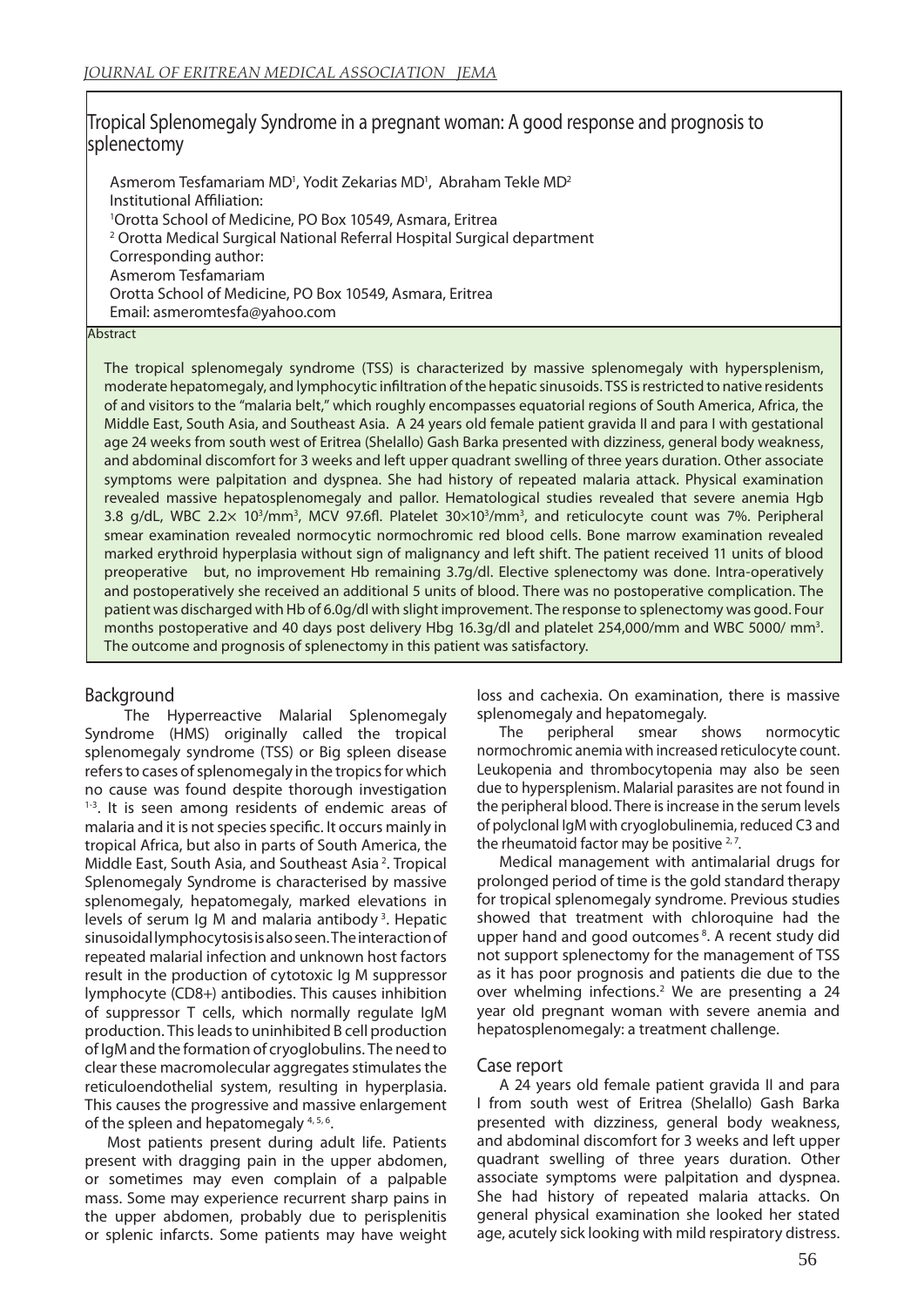# *JOURNAL OF ERITREAN MEDICAL ASSOCIATION JEMA*

She had mildly icteric sclera with very pale conjunctiva and bucal mucosa. Vital signs on admission were blood pressure of 80/60 mmHg, temperature 37°C, respiratory rate of 28 breaths /min, and pulse rate of 120/min. She was tachycardic with functional systolic II murmur on apex without any radiation. Abdominal examination revealed grossly distended asymmetric abdomen more bulged on the left side with no visible scar or collateral veins, gravida uterus, fundal height measured 22 cm. The liver was palpable 4 cm below the right costal margin, and was soft, rubbery in consistency, non tender, regular with sharp edges. The spleen was enlarged 16 cm below the left costal margin, firm and regular, slightly tender. Examination of other systems revealed normal findings.

The patient was investigated for the severe anemia and organomegaly. CBC revealed Hgb 3.8 g/dL, WBC  $2.2 \times 10^{3}$ /mm<sup>3</sup>, MCV 97.6fl and platelet 30  $\times 10^{3}$ /mm<sup>3</sup>. Peripheral smear examination revealed normocytic normochromic red blood cells. Reticulocyte count was7%.

Liver function tests showed a mild elevated ALT 98 U/L (reference range 0-31 U/L), total and indirect bilirubin 1.4 mg/dl and 1.3 mg/dl respectively. Alkaline phosphatase was within the normal limit, 73 IU/L (ref. range 39 –117), albumin was as low as 3.2g/dl (ref. range 3.4-4.8). Blood smear was negative for malarial parasites. Stool and urine examination were negative for ova or parasite. Serological tests, which included Widal test, ELISA, Coomb's test, and surface antigen for hepatitis B and C, were negative. Bone examination indicated a mild myeloid dyspoiesis, erythroid maturation markedly left-shifted with numerous normoblasts. Myeloid to erythroid ratio slightly increased. Megakaryocitic maturation was small and hypolobated. Leishman-Donovan bodies, abnormal dysplastic and myeloplastic cells were negative.

The patient was diagnosed as a case of tropical splenomegaly syndrome or hyperreactive malarial splenomegaly through exclusion criteria.

Before the woman got pregnant she was given a course of chloroquine. Patient was given supportive treatment: normal saline IV fluid, vitamin B12, iron and folate. On admission she was given two units of whole blood, one week later she received three units of blood, on a course of one month a total of ten units of whole blood was given. Lasix 40 mg twice daily was given in respective blood transfusion to avoid fluid overload. But there was no improvement, Hgb level was 3.7g/dl. After she was assessed by the obstetrician and the surgeon, elective splenectomy was done. Intraoperative finding showed a huge spleen with infarction areas.

Figure 1: Intra-operative and postoperative appearance of the spleen.



Panel A: Intra-operative spleen with sign of necrosis



Panel B: Spleen in kidney dish

Intra and postoperatively five units of whole blood were transfused. One week post operative Hgb started to increase doubling to 6.2g/dl. The patient was discharged with two week follow up appointment and advices not live in malarious areas and to seek medical help whenever she get febrile. Patient was followed for a period of three years and still in follow up. She was not given any immunoprophylaxis against pneumococcus, meningococcus and H-influenza as well as antibiotic prophylaxis post splenectomy. Four months postopertative and 40 days post partum, hematogram results were WBC 5000/mm<sup>3</sup>, Hbg 16.3g/dl and platelet 254,000/mm 3. Still she is living in the malarious area and she gave a second birth.

## Discussion

The patient is a resident of malarious hyperendemic area. She had repeated malaria attack in her life time and chronic massive splenomegaly. People living in malaria endemic area are prone to develop tropical splenomegaly syndrome / hyper-reactive malarial splenomegaly. The most common presentations of TSS are dragging sensation, abdominal swelling,